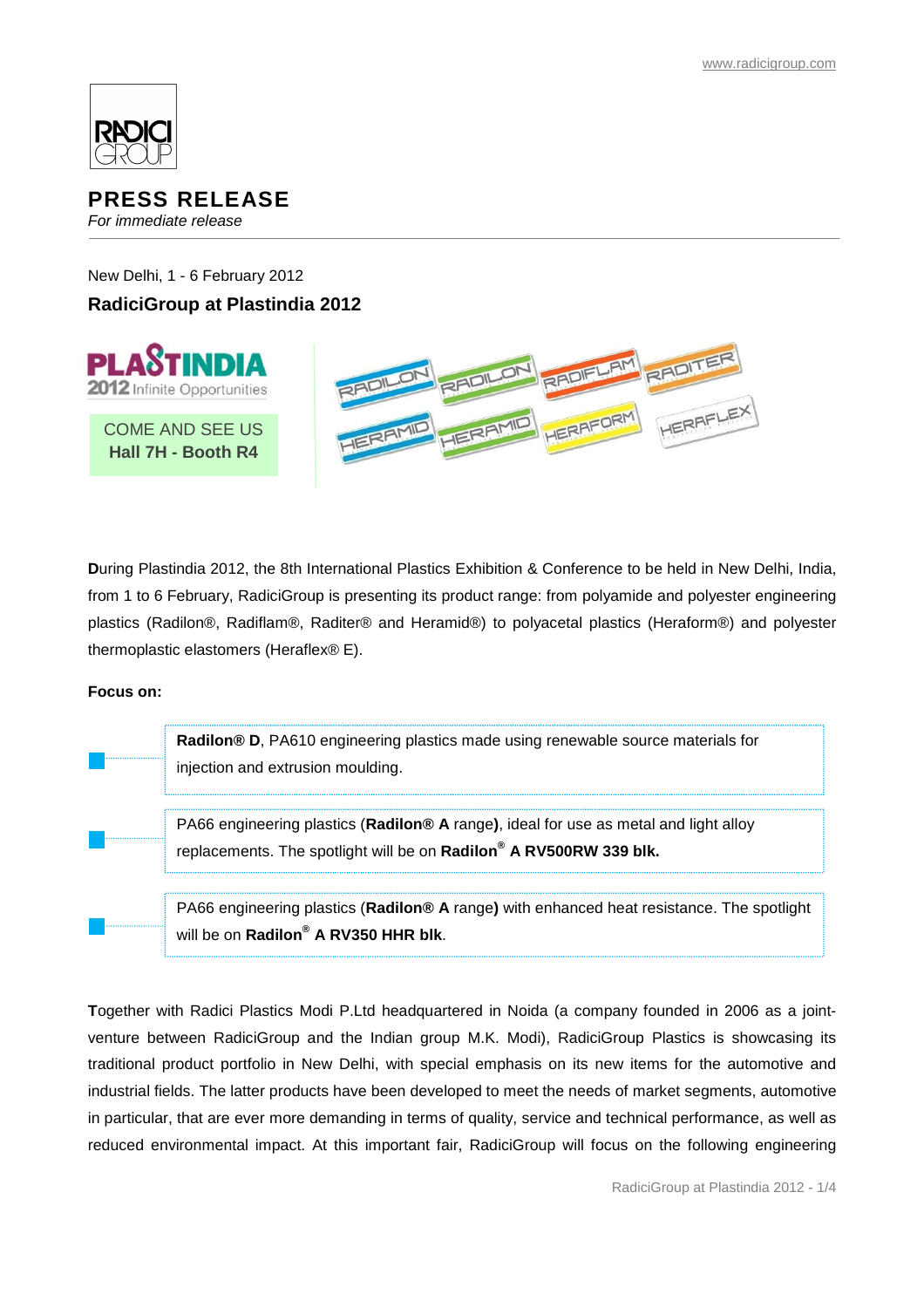plastics: the **Radilon® D** PA610 line, the **Radilon® A** PA66 line for use as metal replacements and the **Radilon® A** PA66 line with enhanced heat resistance.

#### Radilon® D…

Radilon<sup>®</sup> D is a family of PA610 engineering plastics, 60% made of biological polymer and designed for injection and extrusion moulding.

PA610 polyamides have less environmental impact, while featuring properties that are the equivalent of, if not superior to, those of traditional polyamides. **Compared to PA6 and PA66**, Radilon® D polyamides show reduced moisture uptake, lower loss of tensile strength and tensile modulus under wet conditions, better chemical resistance against zinc chloride and calcium chloride, and improved glycol resistance. **Compared to PA11 and PA12**, Radilon® D materials exhibit higher heat resistance and reduced hydrocarbon permeability.

# **Main applications: AUTOMOTIVE SECTOR**

Fuel lines - Fuel line connectors - Pneumatic conduit - Brake conduit - Under-the-bonnet components

## Radilon® A RV500RW 339 blk…

#### PA6 and PA66 engineering plastics for use as metal replacements and thermohardening materials

Metal replacement is a field that has become extremely important for many target markets of RadiciGroup Plastics, from automotive to machinery and household appliances. For this reason, our Group has focused on expanding its PA6 and PA66 engineering plastics ranges. Among the most recent products is **Radilon® A RV500RW 339 blk**, 50% glass-fibre filled PA66 engineering plastics developed to meet the demand for materials with improved mechanical properties, particularly when weld lines are present. **Compared to traditional PA66 polyamides**, Radilon® A RV500RW 339 blk ensures improved mechanical resistance and strain at break, improved mechanical resistance and strain at break when weld lines are present, and improved impact resistance in both wet and dry conditions.

#### **Main applications:**

#### **AUTOMOTIVE AND INDUSTRIAL SECTORS**

Engine mounts - Gearbox housings -

Car seat frames - Reaction brackets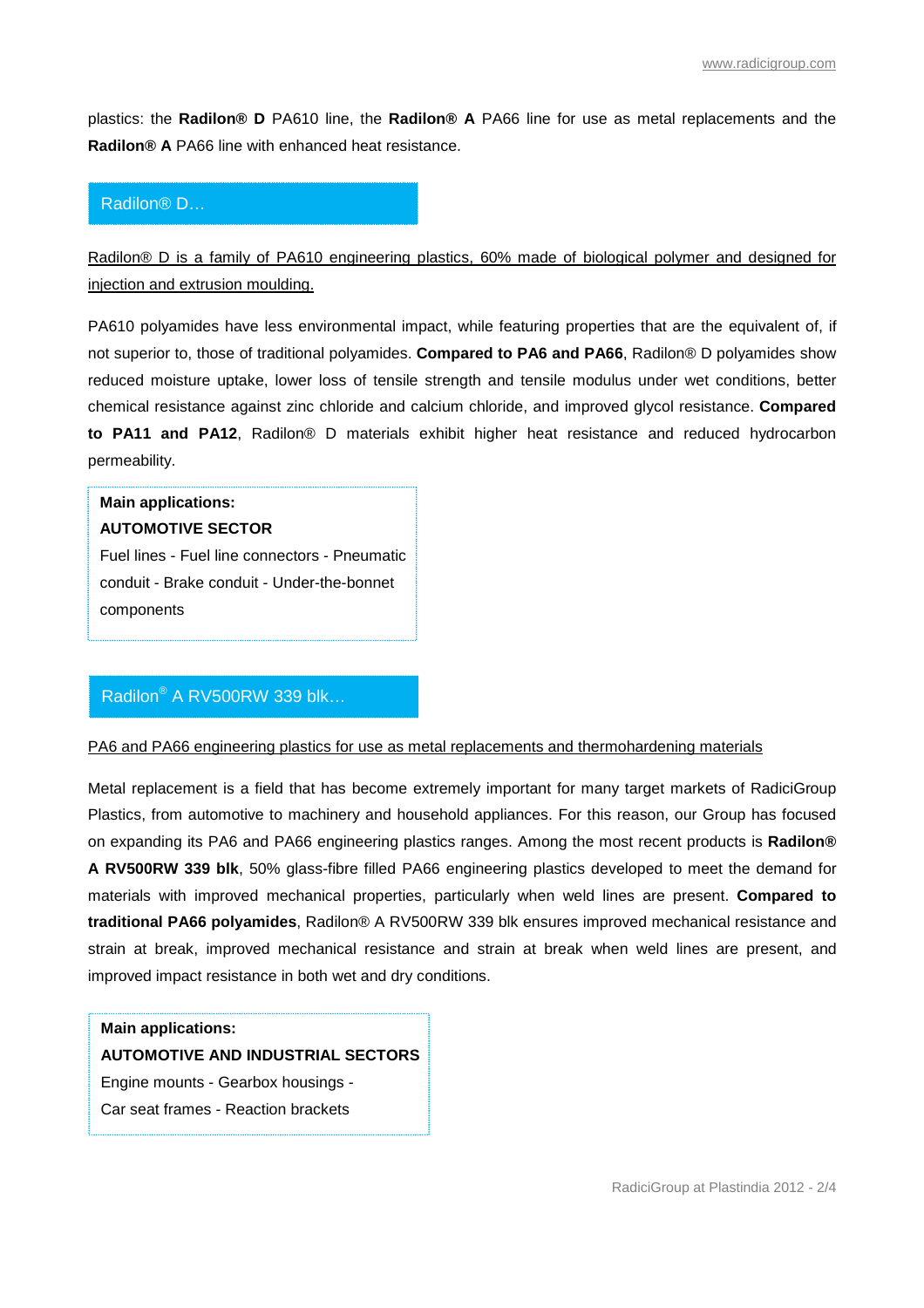## Radilon® A RV350 HHR blk…

#### PA66 engineering plastics with exceptional heat resistance to aging in air at temperatures of up to 210°C

The excellent characteristics of Radilon® A RV350 HHR blk, which are clearly superior to traditional polyamides, make it ideal for the automotive field. By way of example, a standard heat-stabilized PA66 is completely carbonized after 2000 hours of exposure to temperatures of 210°C. Consequently, its tensile strength and impact strength practically drop to zero. In contrast, in the case of Radilon® HHR, the residual values of these two properties remain very high. For instance, a comparison of Radilon® A RV350 HHR blk with benchmark materials has shown that this material retained more than 50% of its initial tensile strength, whereas the tensile strength of the benchmark materials fell to 27% of their initial values. A significant improvement was noticed even in comparison to special polymers such as polyphthalamides (PPAs). After 2000 hours of aging in air at 200°C, the tensile strength of Radilon® A RV350 HHR blk had a residual value of 66%, while the PPA's residual value fell to 48%.

# **Main applications: AUTOMOTIVE SECTOR**

Intercooler trays - Turbo ducts and manifolds

- Resonators … and all those applications for which the

specifications require continuous use at

temperatures of up to 210°C.

#### **For more information on our products:**

*Technical Service & Market Development*: andrea.panelli@radicigroup.com

**IN THE PLASTICS INDUSTRY** RadiciGroup is one of the most highly regarded manufacturers of polyamide and polyester engineering plastics and has production and sales units across the globe in Europe, Asia, North America and South America. With six plants strategically located in Italy, Germany, the United States, Brazil and China, RadiciGroup Plastics offers processing, quality control, research and development, and technological development support. A network of sales units makes RadiciGroup a truly global organization, capable of meeting the needs of its plastics customers worldwide on a timely basis.